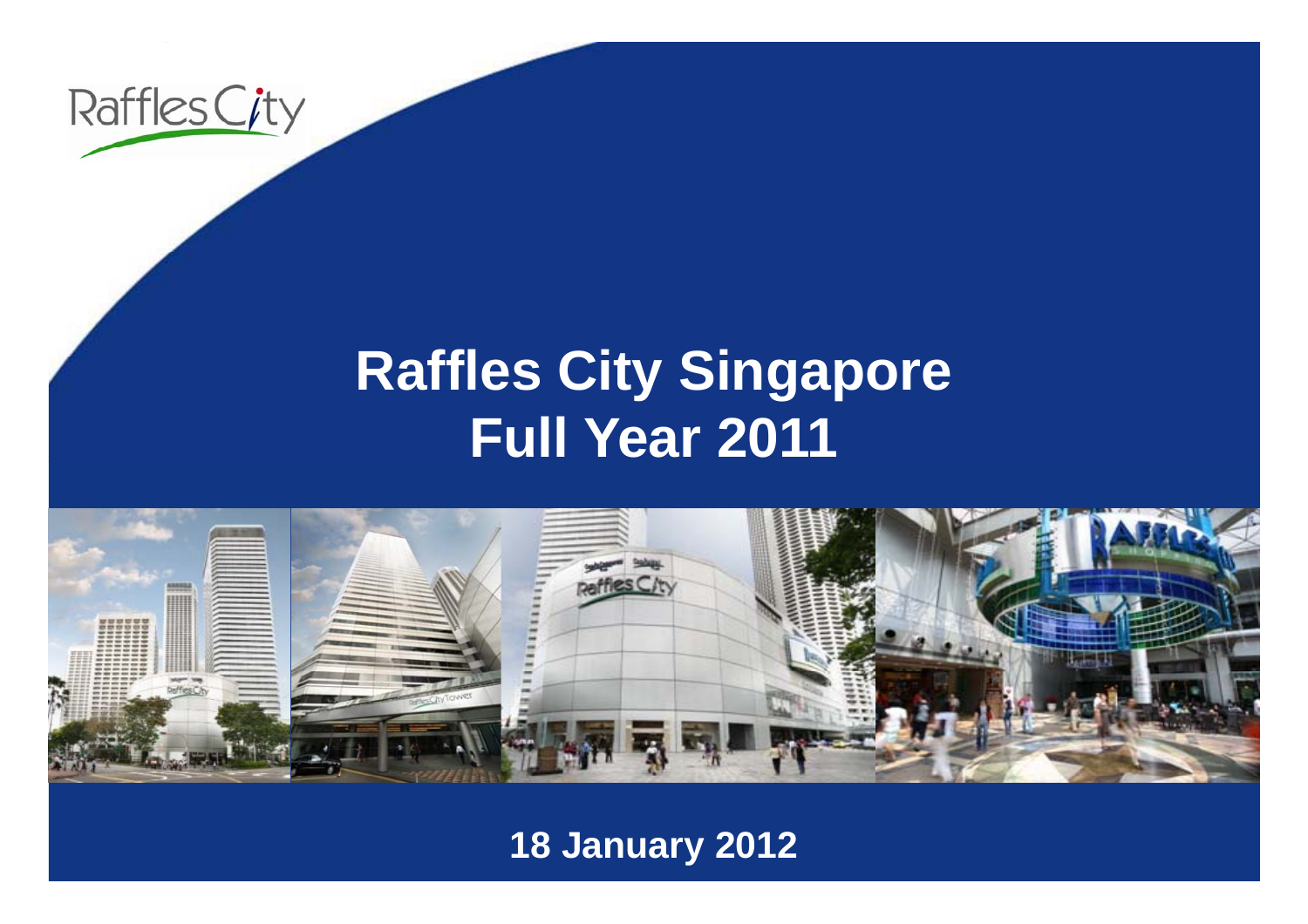# **Important Notice**

Raffles City Singapore is jointly owned by CapitaCommercial Trust (CCT) and CapitaMall Trust (CMT) and jointly managed by CapitaCommercial Trust Management Limited (CCTML) and CapitaMall Trust Management Limited (CMTML). CCT has 60% interest and CMT has 40% interest in RCS Trust. This presentation shall be read in conjunction with the respective 2011 Full Year Unaudited Financial Statement Announcements released for CCT **and CMT.**

This presentation may contain forward-looking statements. These forward-looking statements involve known and unknown risks, uncertainties and other factors that may cause the actual results, performance or achievements to be materially different from any future results, performance or achievements expressed or implied by the forward-looking statements. Forward-looking statements involve inherent risks and uncertainties. A number of factors could cause the actual results or outcomes to differ materially from those expressed in any forward-looking statement. Representative examples of these factors include (without limitation) general industry and economic conditions, interest rate trends, cost of capital and capital availability, competition from other developments or companies, shifts in expected levels of occupancy rate, property rental income, charge out collections, changes in operating expenses (including employee wages, benefits and training costs), governmental and public policy changes and the continued availability of financing in the amounts and the terms necessary to support future business. You are cautioned not to place undue reliance on these forward-looking statements, which are based on the current view of management on future events.

This presentation is for information only. No representation or warranty expressed or implied is made as to, and no reliance should be placed on, the fairness, accuracy, completeness or correctness of the information or opinions contained in this presentation. Neither CCTML or CMTML or any of their affiliates, advisers or representatives shall have any liability what soever (in negligence or otherwise) for any loss howsoever arising, whether directly or indirectly, from any use, reliance or distribution of this presentation or its contents or otherwise arising in connection with this presentation.

This presentation also does not constitute an invitation or offer to acquire, purchase or subscribe for units in CCT and/or CMT.



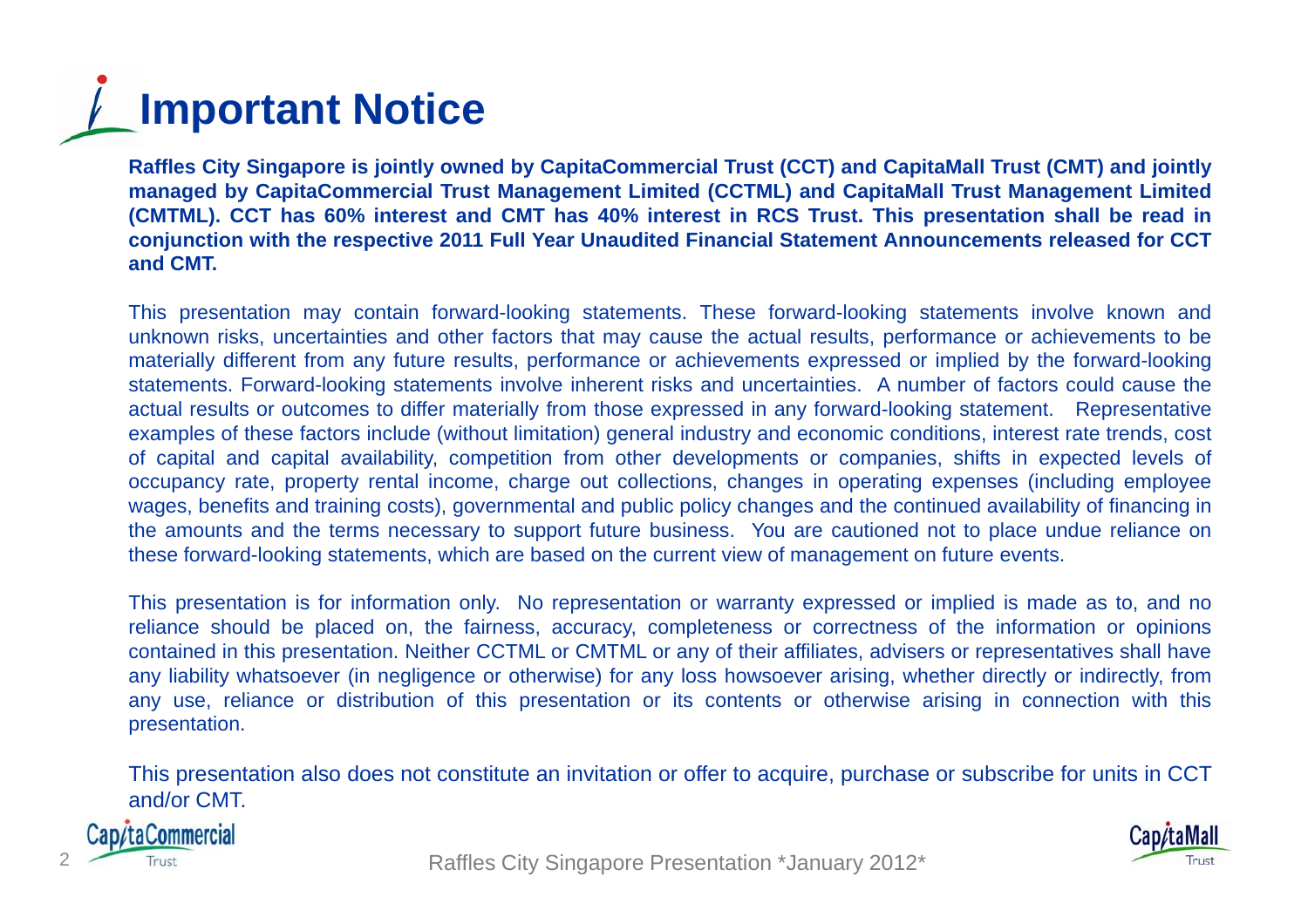

|                      | <b>CCT's 60% Interest</b>        |                                  |                 | <b>RCS Trust</b><br>100% |                                  |
|----------------------|----------------------------------|----------------------------------|-----------------|--------------------------|----------------------------------|
|                      | <b>FY 2011</b><br><b>S\$'000</b> | <b>FY 2010</b><br><b>S\$'000</b> | <b>S\$'000</b>  | <b>Variance</b><br>$\%$  | <b>FY 2011</b><br><b>S\$'000</b> |
| <b>Gross Revenue</b> | 130,126                          | 121,920                          | 8,206           | 6.7                      | 216,877                          |
| - Office             | 20,849                           | 22,676                           | $(1,827)^{(1)}$ | (8.1)                    | 34,748                           |
| - Retail             | 56,186                           | 49,753                           | 6,433           | 12.9                     | 93,643                           |
| - Hotel              | 48,710                           | 45,127                           | 3,583           | 7.9                      | 81,184                           |
| - Others             | 4,381                            | 4,364                            | 17              | 0.4                      | 7,302                            |

| 95,207<br>Net Property Income | 87,911 | 7,296 |  | 158,678 |
|-------------------------------|--------|-------|--|---------|
|-------------------------------|--------|-------|--|---------|

(1) The decline in office revenue was due to higher vacancy and lower renewed or signed rents as compared to expiring rents





Raffles City Singapore Presentation \*January 2012\* Raffles City Singapore Presentation \*January 2012\*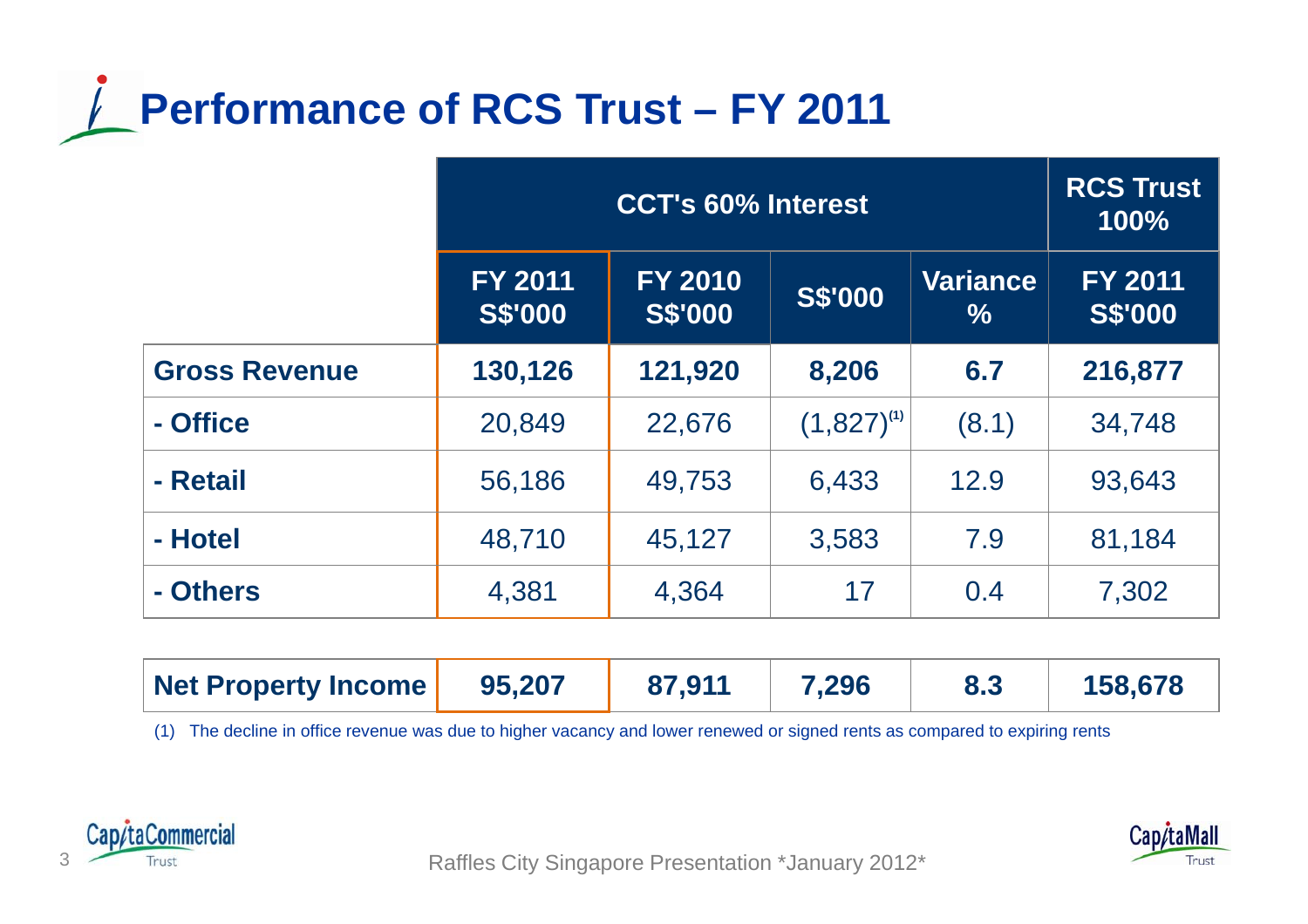

|                         | As at 31 December 2011 |
|-------------------------|------------------------|
| Net Debt / Total Assets | 32.7%                  |

|                                                  | 4Q 2011 |
|--------------------------------------------------|---------|
| <b>Net Operating Profit / CMBS Debt Service</b>  | 5.7x    |
| <b>Net Operating Profit / Total Debt Service</b> | 4.6x    |





Raffles City Singapore Presentation \*January 2012\* Raffles City Singapore Presentation \*January 2012\*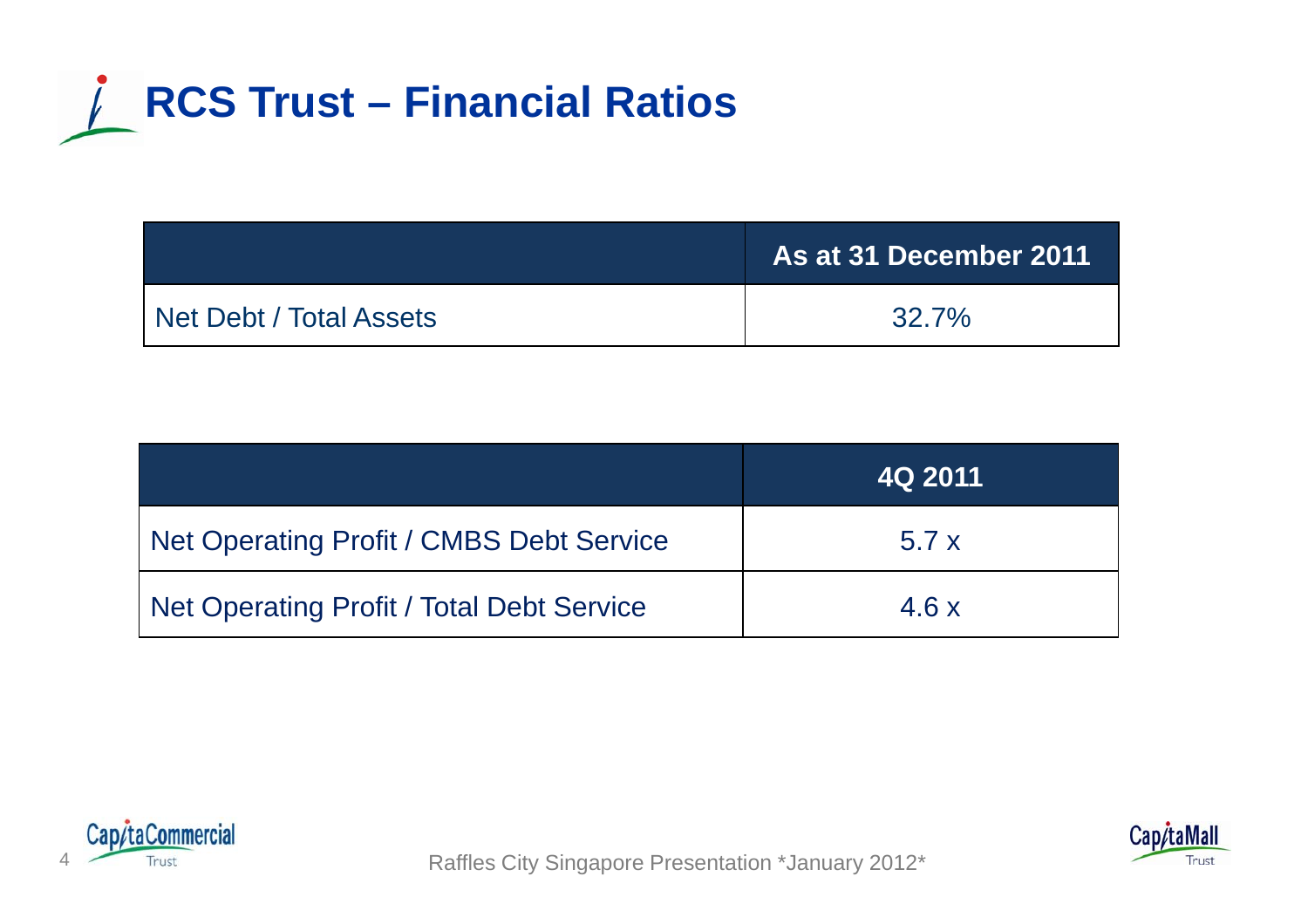### **Raffles City Singapore – Summary**

| Key Details (As at 31 December 2011) |                                                                                                                                       |  |  |
|--------------------------------------|---------------------------------------------------------------------------------------------------------------------------------------|--|--|
| <b>Gross Floor Area</b>              | 3,449,727 sq ft (or 320,490 sq m)                                                                                                     |  |  |
| <b>Net Lettable Area</b>             | Office: 380,317 sq ft (or 35,333 sq m)<br>Retail: 421,676 sq ft (or 39,175 sq m)<br>801,996 sq ft (or 74,508 sq m)<br>Total:          |  |  |
| <b>Number of Tenants</b>             | Office: 51<br>Retail: 224<br><b>Hotels &amp; Convention Centre: 1</b><br><b>Total: 276</b>                                            |  |  |
| <b>Number of Hotel Rooms</b>         | 2,030                                                                                                                                 |  |  |
| <b>Carpark Lots</b>                  | 1,043                                                                                                                                 |  |  |
| <b>Title</b>                         | Leasehold tenure of 99 years expiring 15 July 2078                                                                                    |  |  |
| Valuation (as at 31 Dec 2011)        | S\$2,833 million by CB Richard Ellis (Pte) Ltd and Jones Lang LaSalle<br>Hotels <sup>(1)</sup>                                        |  |  |
| <b>Committed Occupancy</b>           | Office:<br>97.7%<br><b>Retail:</b><br>100.0%<br>Total:<br>98.9%                                                                       |  |  |
|                                      | Green Mark (Gold) Award 2010 by Building Construction Authority                                                                       |  |  |
| <b>Awards</b>                        | National Safety & Security Award 2010 - Marina SSWG (Safety &<br>Security Watch Group) by Singapore Police Force- Individual Category |  |  |

(1) CB Richard Ellis (Pte) Ltd was engaged to conduct the valuation of the retail and office components and Jones Lang LaSalle Property Consultants Pte. Ltd. was engaged to conduct the valuation of the hotel component.<br>Cap/taCommercial

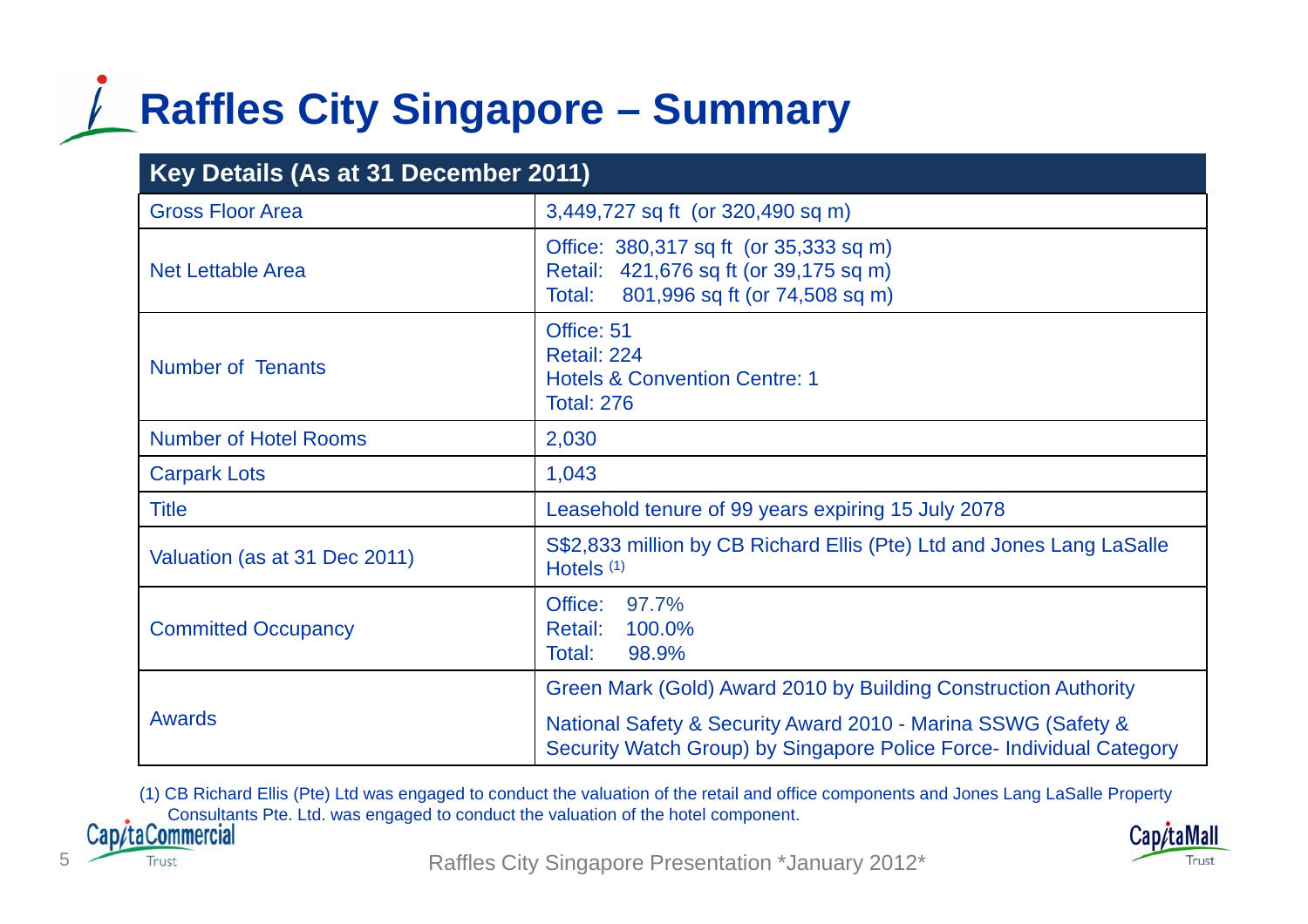### **Lease Expiry Profile – Raffles City Tower (Office)**

#### **Leases up for Renewal as a % of Gross Rental Income as at 31 December 2011**









Trust Trust **Raffles City Singapore Presentation \*January 2012\***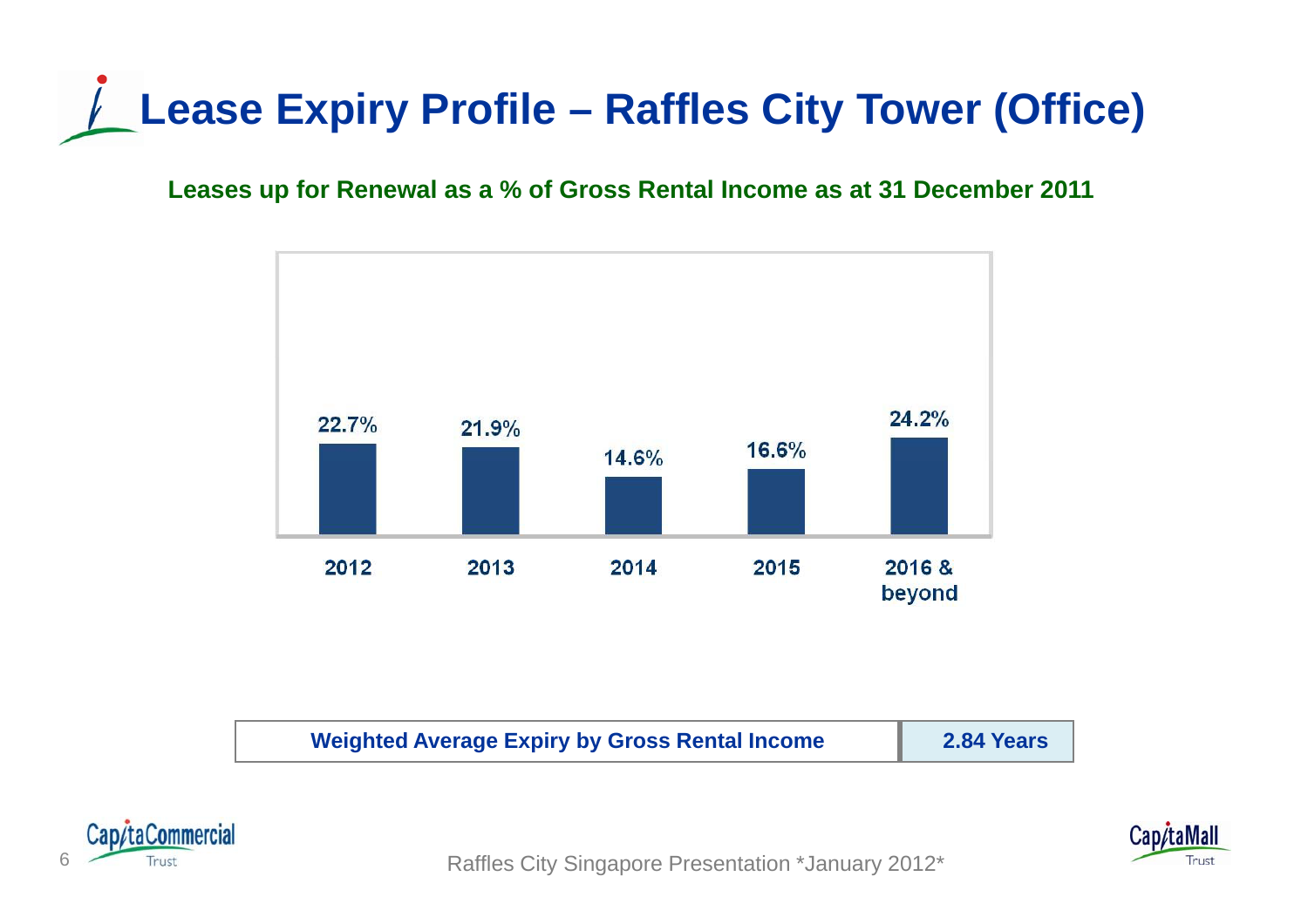## **Lease Expiry Profile – Raffles City Shopping Centre**

#### **Leases up for Renewal as a % of Gross Rental Income as at 31 December 2011**



| 1.85 Years<br><b>Weighted Average Expiry by Gross Rental Income</b> |
|---------------------------------------------------------------------|
|---------------------------------------------------------------------|



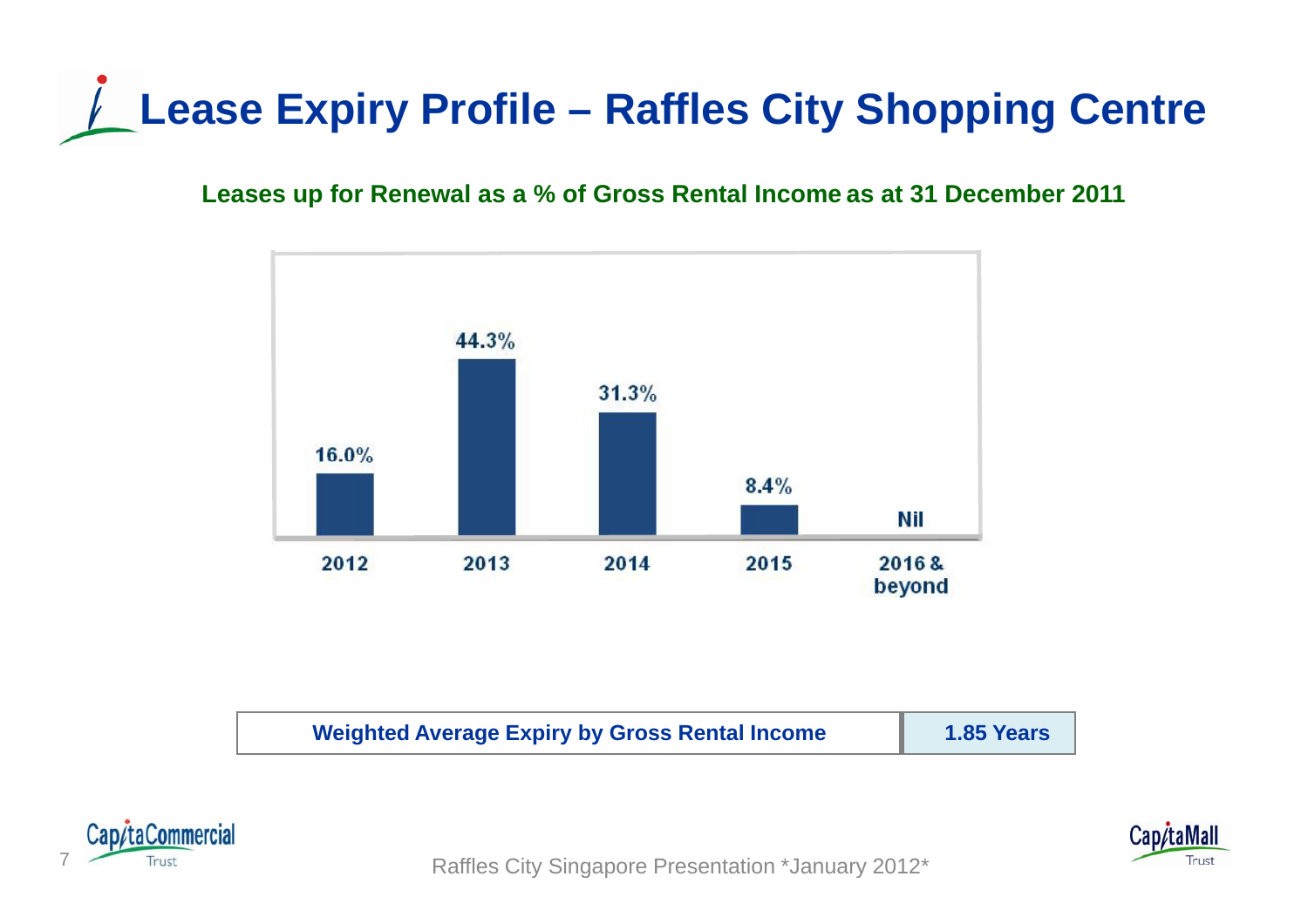## **Top 10 Tenants – Raffles City Tower (Office)**

| <b>Tenant</b>                                 | % of Gross Rental<br>Income <sup>(1)</sup> |
|-----------------------------------------------|--------------------------------------------|
| <b>Economic Development Board</b>             | 27.2%                                      |
| <b>Accenture Pte Ltd</b>                      | 12.3%                                      |
| <b>Philip Securities Pte Ltd</b>              | 11.5%                                      |
| AAPC Hotels Management Pte. Ltd.              | 4.2%                                       |
| <b>Total Trading Asia Pte. Ltd.</b>           | 4.1%                                       |
| <b>Raffles International Limited</b>          | 3.2%                                       |
| Delegation of the European Union to Singapore | 2.8%                                       |
| Petro-Diamond Singapore (Pte) Ltd             | 2.4%                                       |
| Noonday Asset Management Asia Pte Ltd         | 2.3%                                       |
| <b>OSIsoft Asia Pte Ltd</b>                   | 2.3%                                       |
| <b>Top 10 Tenants</b>                         | 72.3%                                      |
| <b>Other Tenants</b>                          | 27.7%                                      |
| <b>TOTAL</b>                                  | 100.0%                                     |

(1) Based on gross rental income of existing tenants as at 31 December 2011 2011.



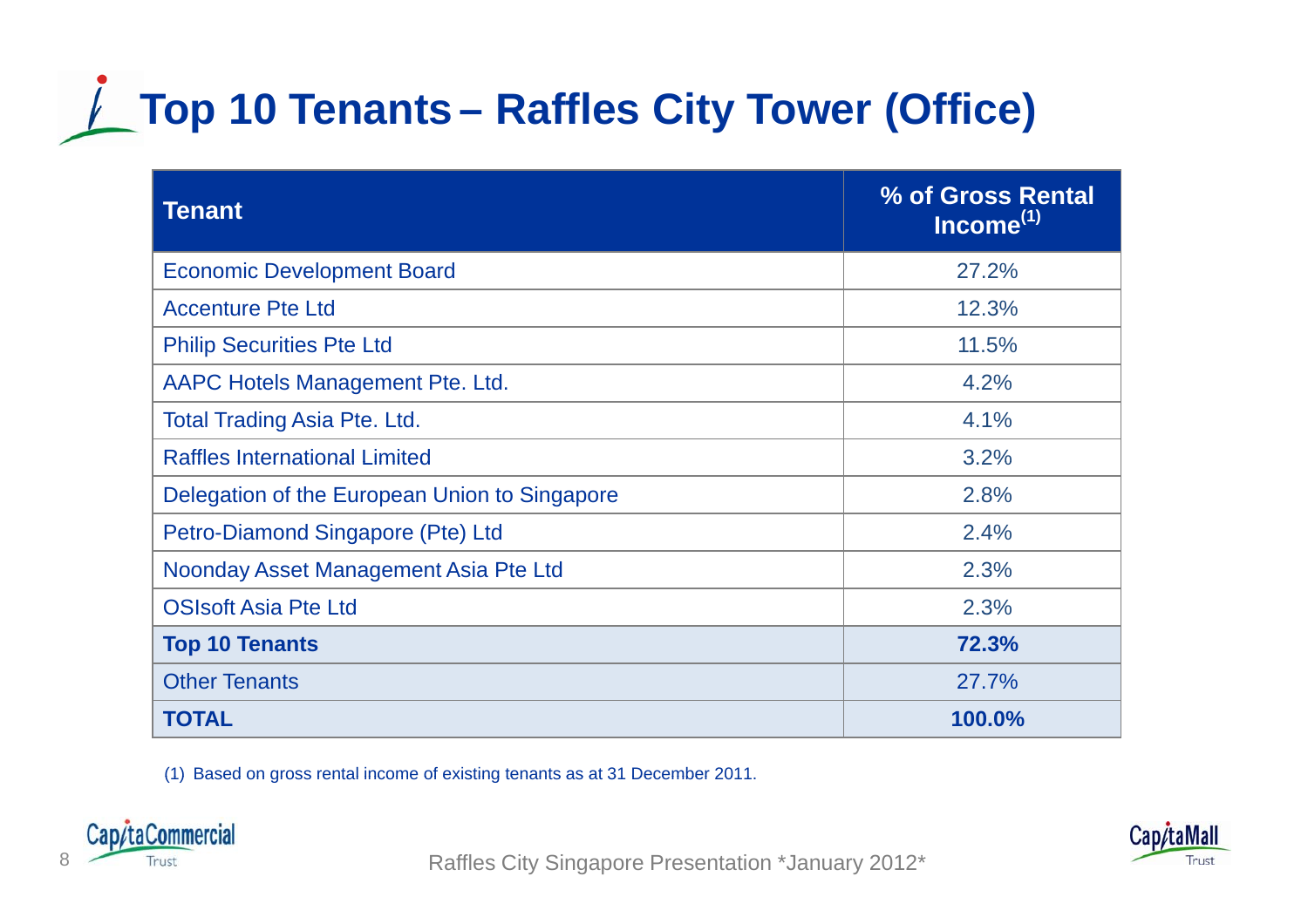## **★ Top 10 Tenants – Raffles City Shopping Centre**

| <b>Tenant</b>                           | % of Gross Rental<br>Income <sup>(1)</sup> |
|-----------------------------------------|--------------------------------------------|
| Robinson & Co (Singapore) Pte Ltd       | 13.8%                                      |
| Wing Tai Clothing Pte Ltd               | 5.0%                                       |
| <b>Jay Gee Enterprises Pte Ltd</b>      | 3.1%                                       |
| <b>TES 07 Pte Ltd</b>                   | 4.0%                                       |
| <b>Food Junction Management Pte Ltd</b> | 2.5%                                       |
| Cold Storage Singapore (1983) Pte Ltd   | 2.6%                                       |
| <b>Esprit Retail Pte Ltd</b>            | 2.3%                                       |
| <b>Cortina Watch Pte Ltd</b>            | 2.1%                                       |
| <b>DBS Bank Ltd</b>                     | 1.9%                                       |
| <b>Dickson Stores Pte Ltd</b>           | 1.7%                                       |
| <b>Top 10 Tenants</b>                   | 39.0%                                      |
| <b>Other Tenants</b>                    | 61.0%                                      |
| <b>TOTAL</b>                            | 100.0%                                     |

(1) Based on gross rental income for the month of December 2011.



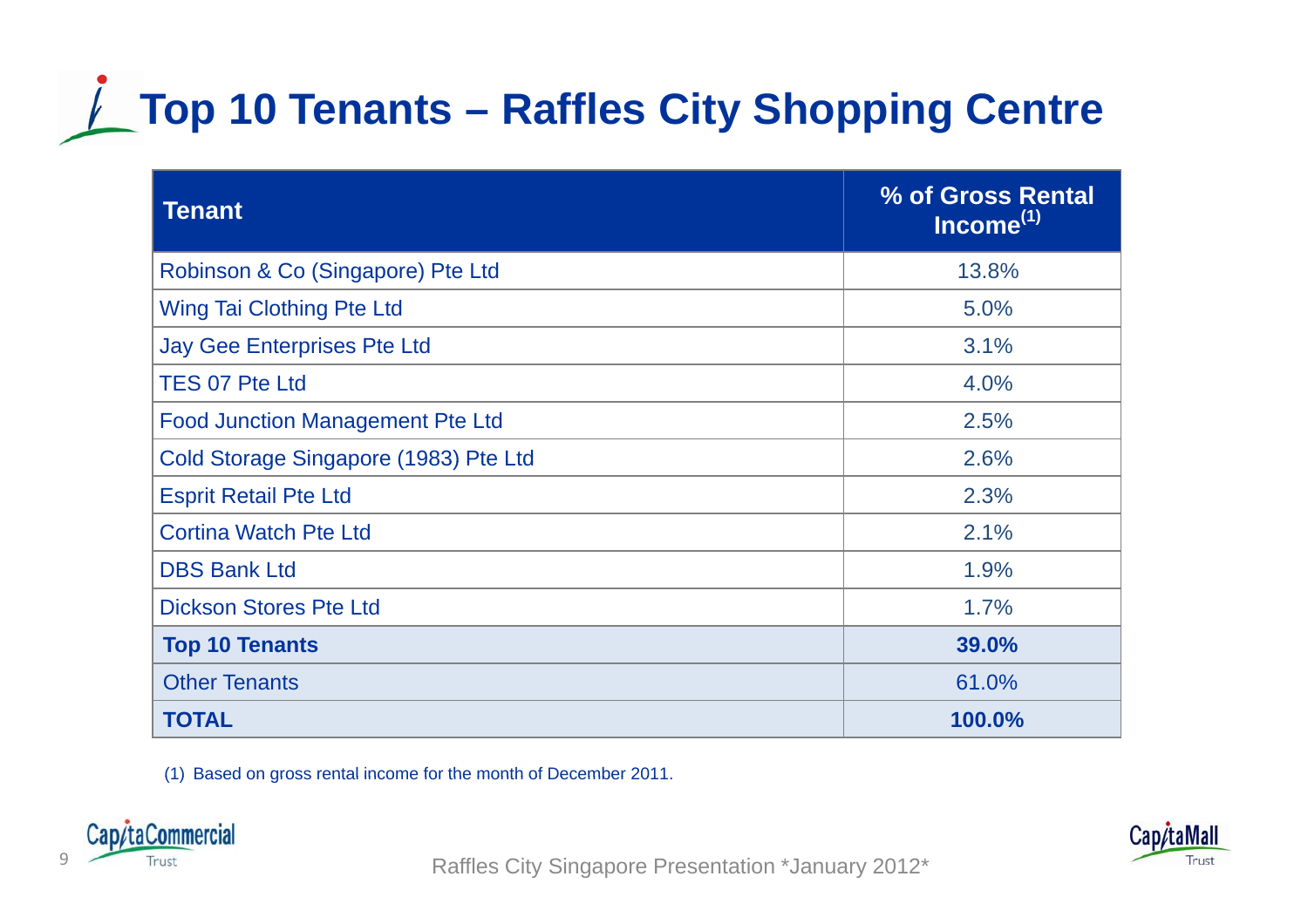

#### **Tenant Business Sector Analysis by Gross Rental Income as at 31 December 2011**







10 Trust Trust **Raffles City Singapore Presentation \*January 2012\***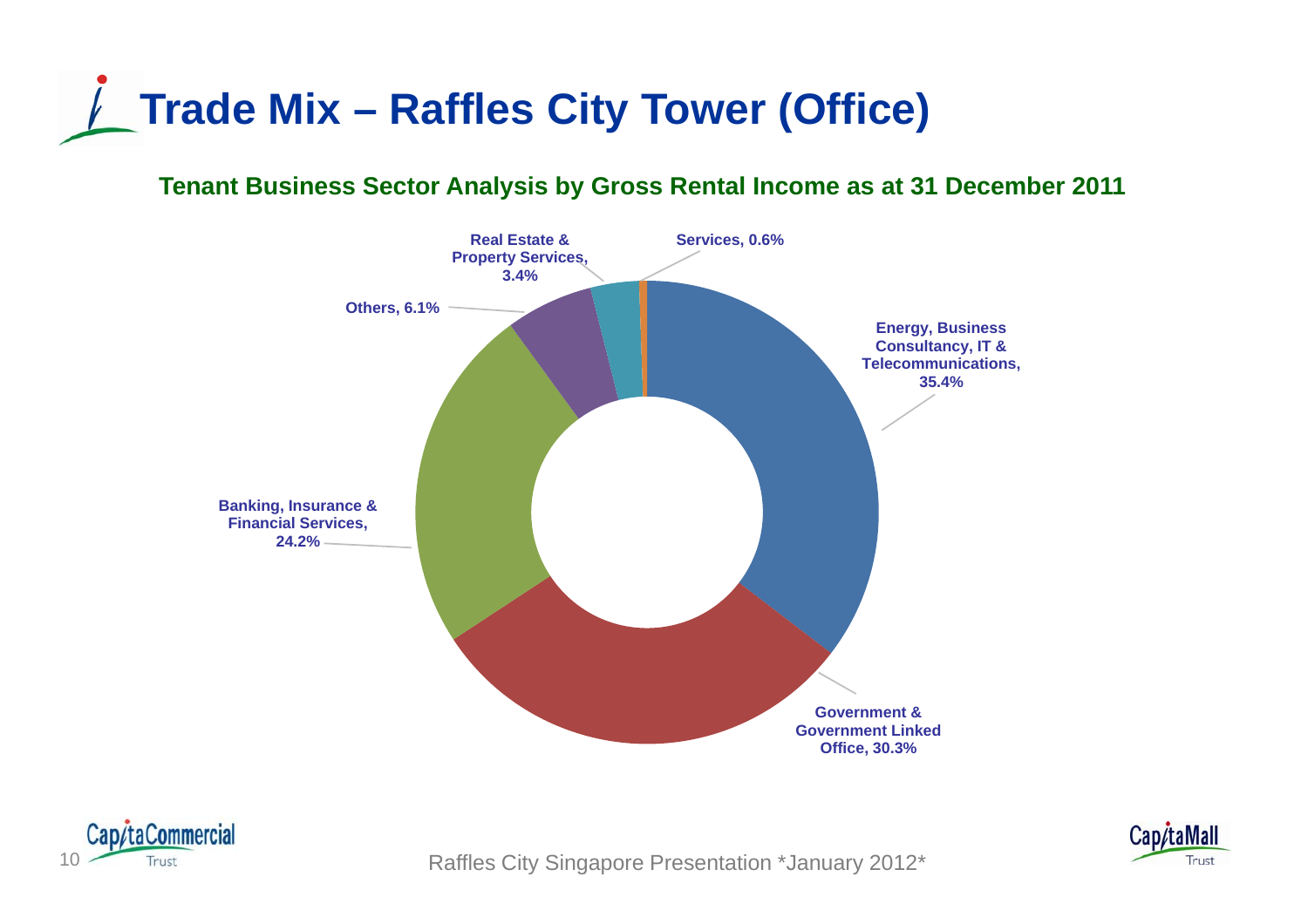### **Trade Mix – Raffles City Shopping Centre**

**Tenant Business Sector Analysis by Gross Rental Income for the Month of December 2011**



(1) Others include Books & Stationery, Sporting Goods & Apparel, Electrical & Electronics, Houseware & Furnishings, Art Gallery, Music & Video, Toys & Hobbies and Information Technology.



11 Trust Trust **Trust** Raffles City Singapore Presentation \*January 2012\*